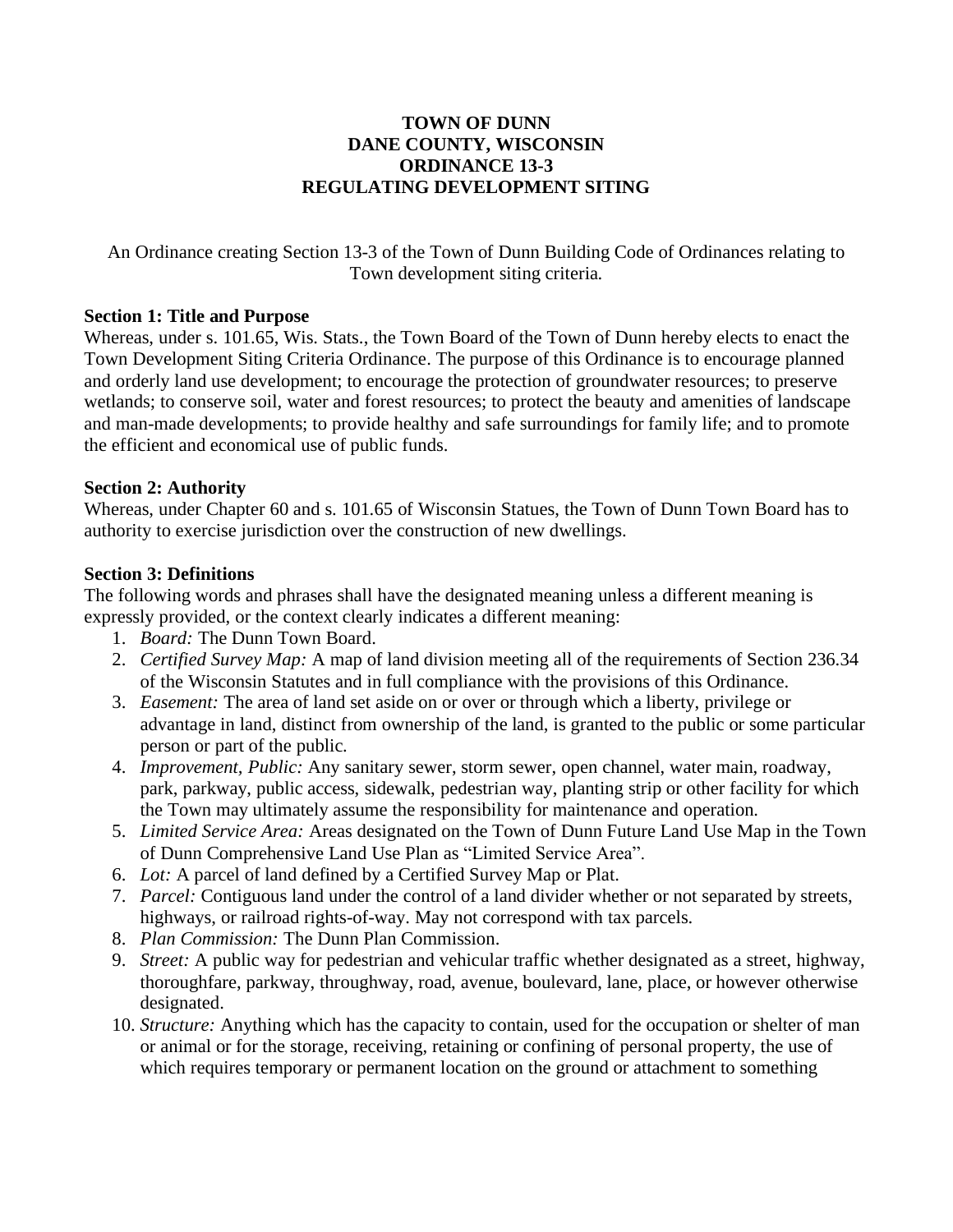having temporary or permanent location on the ground. The term does not include the facilities and appurtenances of public utilities other than buildings.

- 11. *Subdivision:* The division of a lot, parcel or tract of land where the act of division:
	- a. Creates five or more lots, parcels or building sites; or
	- b. Creates five or more lots, parcels or building sites by successive divisions within a period of five years.
- 12. *Tax Parcel:* A specific tract of real estate defined by a legal description and used for taxing purposes. Tax parcel boundaries may not correspond to Parcels as defined above.
- 13. *Town:* The Town of Dunn situated in Dane County, Wisconsin.

### **Section 4: Circumstances Requiring a Site Plan for Residential, Accessory, and Commercial Buildings**

- 1. Unless subject to subsection (2), a site plan is required to be reviewed and approved by the Town Plan Commission for all proposed development of parcels greater than 2.3 acres in size which are not located in a platted subdivision and to which no building envelope has been previously established.
- 2. A site plan is not required if a new structure is built within 100 feet of the existing structure it is replacing.
	- a. If a structure is proposed to be relocated outside of the 100-foot radius, the applicant must demonstrate that the new proposed location better meets the Town's siting standards and that there is a compelling environmental or agricultural reason for siting the structure outside of the 100-foot radius. If approved, a condition for restoring the abandoned homesite to vegetative cover may be required.
- 3. A site plan is required to be reviewed and approved by the Town Plan Commission for all proposed business or commercial developments within the Town, regardless of acreage size.
- 4. Notwithstanding subsection (1), the Town Plan Commission has the authority to require a site plan for any new structure or replacement structure regardless of the size or zoning of the lot involved.
- 5. The applicant shall provide all necessary maps, data, and information for determining suitability.

# **Section 5: Site Plan Submittal Requirements**

All the following criteria must be shown on Site Plan Applications:

- 1. All existing property boundaries, lot lines and easements.
- 2. All existing uses, structures, roads and driveways.
- 3. Areas of differing soil productivity.
- 4. All-natural features (woodlands, wetlands, floodplains and steep slopes (12 percent or greater)).
- 5. All proposed uses.
- 6. All other information requested by the Plan Commission.
- 7. If applicable, the Plan Commission may require a "full build-out" plan when lots or new homesites are proposed.

# **Section 6: Additional Site Plan Submittal Requirements for Commercial Buildings**

Uses requiring high amounts of water usage, large septic tanks, or needing fire protection provided by a public system with hydrants should be directed to an urban service area in another municipality as the Town of Dunn does not intend to provide these services.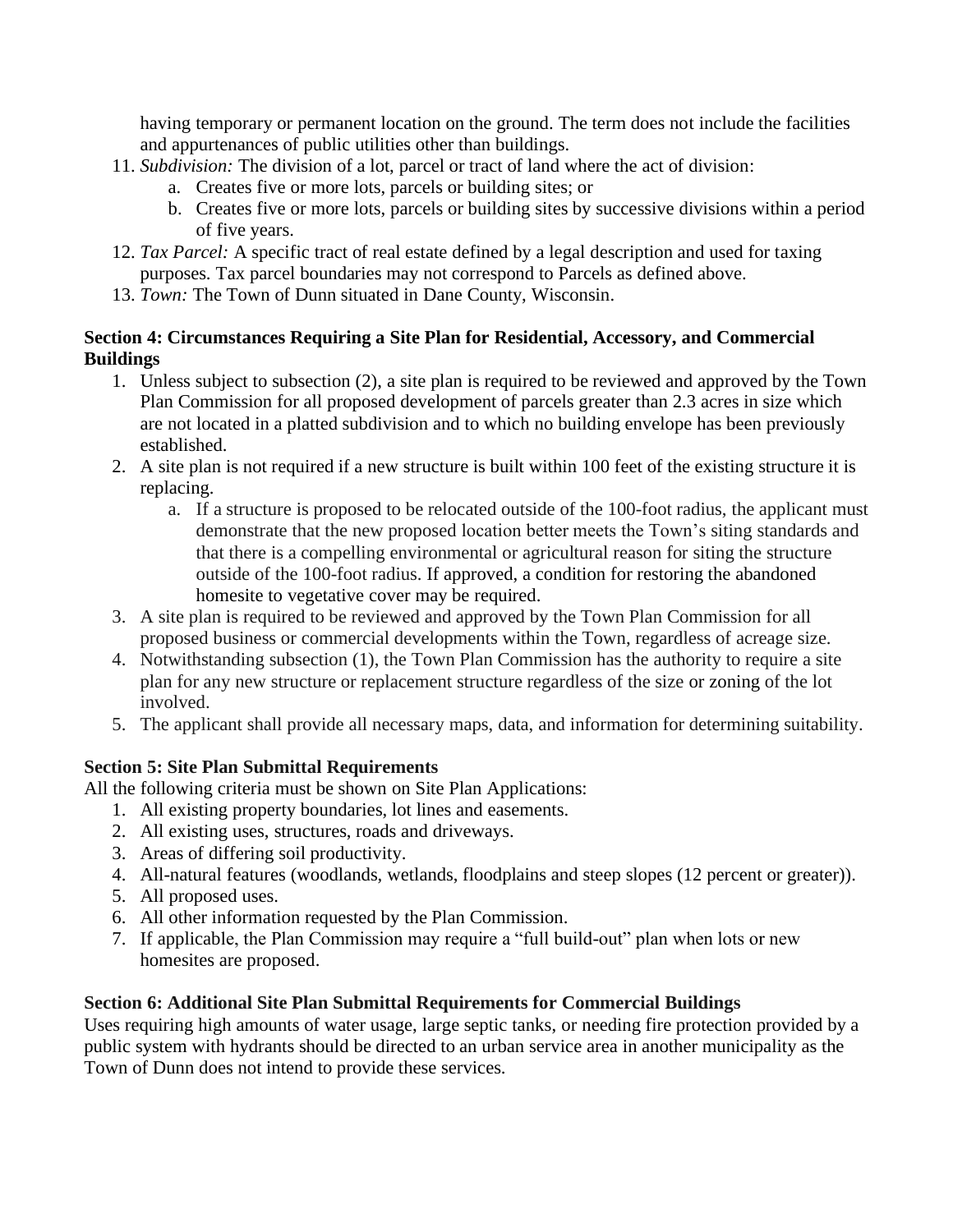For any business or commercial developments within the Town, a site plan is required to be submitted to the Town Plan Commission for review and approval, regardless of acreage size. The site plan for any proposed business or commercial development must depict all the following conditions and standards:

- 1. *Parking:* No parking or storage of vehicles is permitted within the street right-of-way. Off-street parking areas shall be depicted.
- 2. *Landscaping:* Visual landscaping barriers are required to block views between commercial development and neighboring residences and shall be portrayed.
- 3. *Lighting:* External lighting is restricted to safety lights at the entrance and exists of buildings. All outdoor lighting shall be designed to not create glare or shine directly on neighboring residences.
	- a. *Stormwater Management:* All development shall be maintained so that it shall not interfere with the drainage of public highways, side ditches, or roadside areas or with any existing structure in the road right-of-way. It is the property owner's responsibility to restore the road right-of-way area. All stormwater gutters and/or downspouts must terminate more than five (5) feet from the lot line and must be directed towards rain gardens within the limits of the owner's property, roadside ditches, swales, or waterways. Downspouts may not be directed toward structures or improvements on neighboring properties. Water generated from roofs or other impervious surfaces must be discharged more than five (5) feet from the lot line and directed to rain gardens within the limits of the owner's property, roadside ditches, swales, or waterways.
		- i. If the applicant proposes an addition of more than 500 square feet of impervious surface, a professionally engineered stormwater management plan must be submitted to the Town. This plan must demonstrate that stormwater runoff generated from the development during a 24-hour, 25-year flood event shall be no greater than what existed prior to the proposed development.
- 4. *Erosion Control:* Businesses shall satisfy the requirements of the Dane County Construction Site Erosion Control Ordinance, Chapter 14, Sec. 14.50-14.99.
- 5. *Existing and Proposed Buildings:* All existing and proposed buildings shall be shown.
- 6. *Waste Disposal:* A plan for storage and/or disposal of solid waste and hazardous materials used in the operation must be submitted.
- 7. *Fencing:* Any existing and/or proposed screening or fencing must be indicated.
- 8. *Road Access and Traffic Levels:* The name and width of the road(s) serving the business must be shown. Any required special access improvements must also be shown. The projected traffic levels and types of vehicles proposed to service or use the development shall also be described.
- 9. *Hours of Operation:* The hours of operation shall be clearly stated.
- 10. *Signage and Loudspeakers:* Business signage is limited to one unilluminated sign on a building and outside loudspeakers are prohibited.

# **Section 7: Lands Unsuitable for Development**

Lands that are unsuitable for development include, but are not limited to:

- 1. *Floodplains:* Areas mapped as Floodplain by the Federal Emergency Management Agency (FEMA), Wisconsin Department of Natural Resources, or Dane County Zoning. When a proposed development is located in an area where flooding or potential flooding may be a hazard, the Plan Commission may request technical assistance from any of these agencies in determining whether the land is suitable or unsuitable for the use proposed.
- 2. *Wetlands:* All wetlands as defined in NR 103.02(5) of the Wisconsin Administrative Code, including a 100-foot buffer (around wetlands with an area of 2 acres or greater). The 100-foot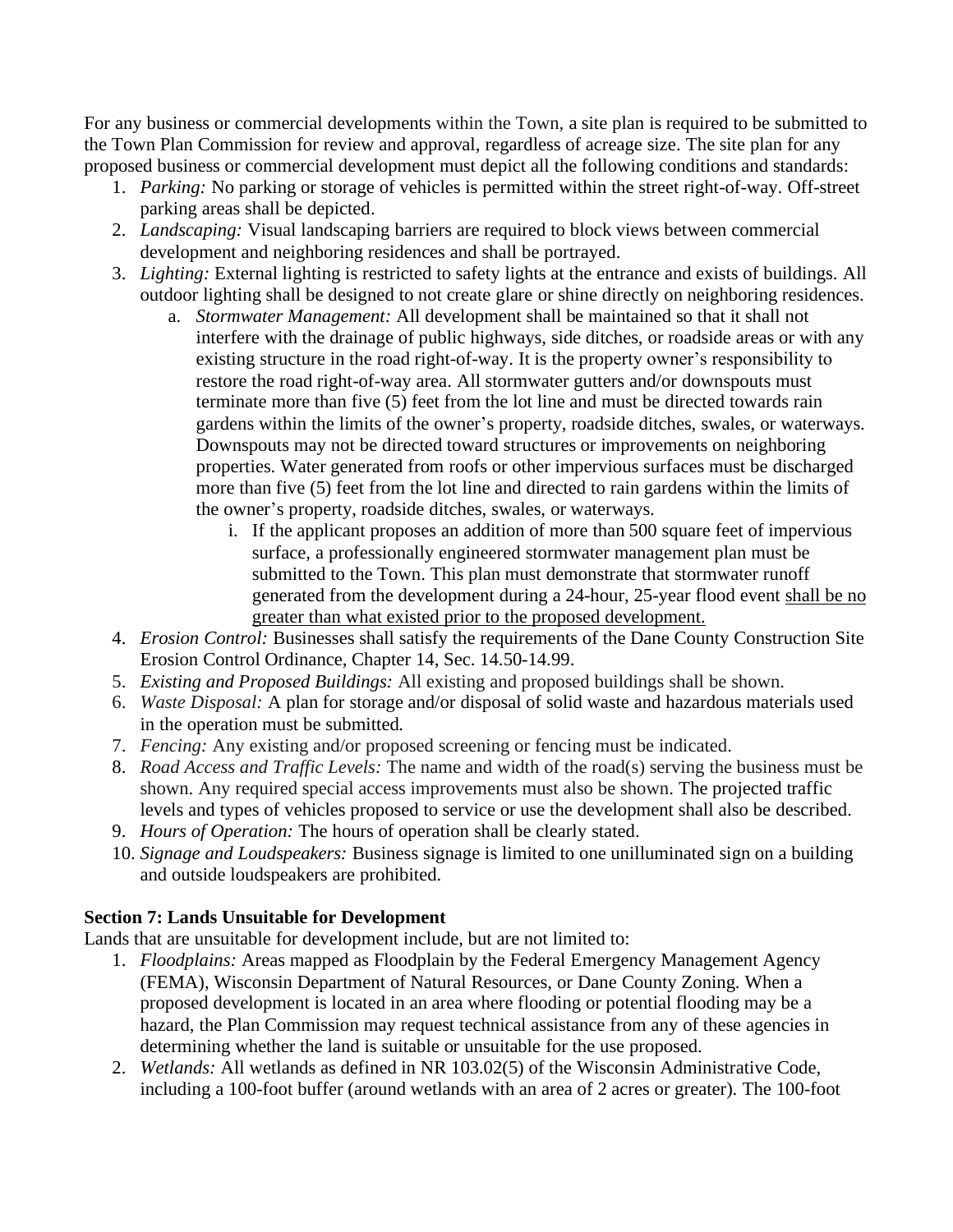buffer shall be measured from the DNR Wetland Inventory where a wetland delineation is not available. The Town may require a wetland delineation to determine this buffer at the discretion of the Plan Commission. A variance from the 100-foot wetland buffer may be considered by the Town Board.

- 3. *Ordinary High-Water Mark:* All areas within 75 feet of the ordinary high-water mark of navigable streams and lakes, as identified by Wisconsin Department of Natural Resources.
- 4. *Slopes:* All areas having slopes 20 percent or greater.
- 5. *Exceptional Habitat:* Areas that provide habitat for threatened, endangered, or special concern species in the opinion of a natural resource specialist.
- 6. *Environmental Resources:* Environmental and Cultural Resources Protection Area, as stated in the policies of 2.2(B) of the Town's Comprehensive Plan, are unsuitable for development unless a variance is granted to the applicant from the Town Board.
- 7. *Historical Resources:* All areas historical or geological importance are unsuitable for development unless a variance has been granted to the applicant by the Town Board. Additionally, all burial sites, Indian mounds, and archaeological sites are protected under s. 157.70, Wis. Stats, and are unsuitable for development and no variance will be granted.
- 8. *Limited Soils:* For unsewered development that requires sanitary service, all soil types that have very severe limitations are unsuitable for development unless the landowner provides proof of suitability for an onsite wastewater treatment systems that is in conformance with the applicable state administrative code and the Dane County Private Sewage System Ordinance. Soil types with severe limitations are shown on the operational soil survey maps prepared by the U.S. Department of Agriculture and Natural Resource Conservation Service.
- 9. *Conservation Easements:* Lands that are held by a conservation easement which prohibits the type of development proposed.
- 10. *Limited Service Area (LSA):* If a structure is within the Limited Service Area, it must connect to sewer service. If a parcel includes an area exceeding 5,000 square feet within the LSA, then development and structures requiring sanitary service must be located within the LSA portion of the property and must connect to sewer service.
- 11. *Deed Restrictions or Covenants:* The Town may require deed restrictions, covenants and/or similar notations to be included on certified survey maps, plats or other documents recorded at the Dane County Register of Deeds.

The Plan Commission, when applying the provisions of this Section, shall recite the particular reasons upon which it bases its conclusion that the land is not suitable for a proposed use, and afford the applicant an opportunity to present evidence regarding such unsuitability if the applicant so desires. Thereafter, the Plan Commission may affirm, modify or withdraw its determination of unsuitability.

### **Section 8: Severability**

If any section or part of this Ordinance is adjudged to be unconstitutional, unlawful, or invalid, by a course of competent jurisdiction, the remainder of the Ordinance shall not be affected thereby.

### **Section 9: Effective Date**

This Ordinance shall take effect the day after passage and posting or publication pursuant to law. The above and foregoing Ordinance was adopted by the Town Board of the Town of Dunn at its meeting held on September 10, 2019.